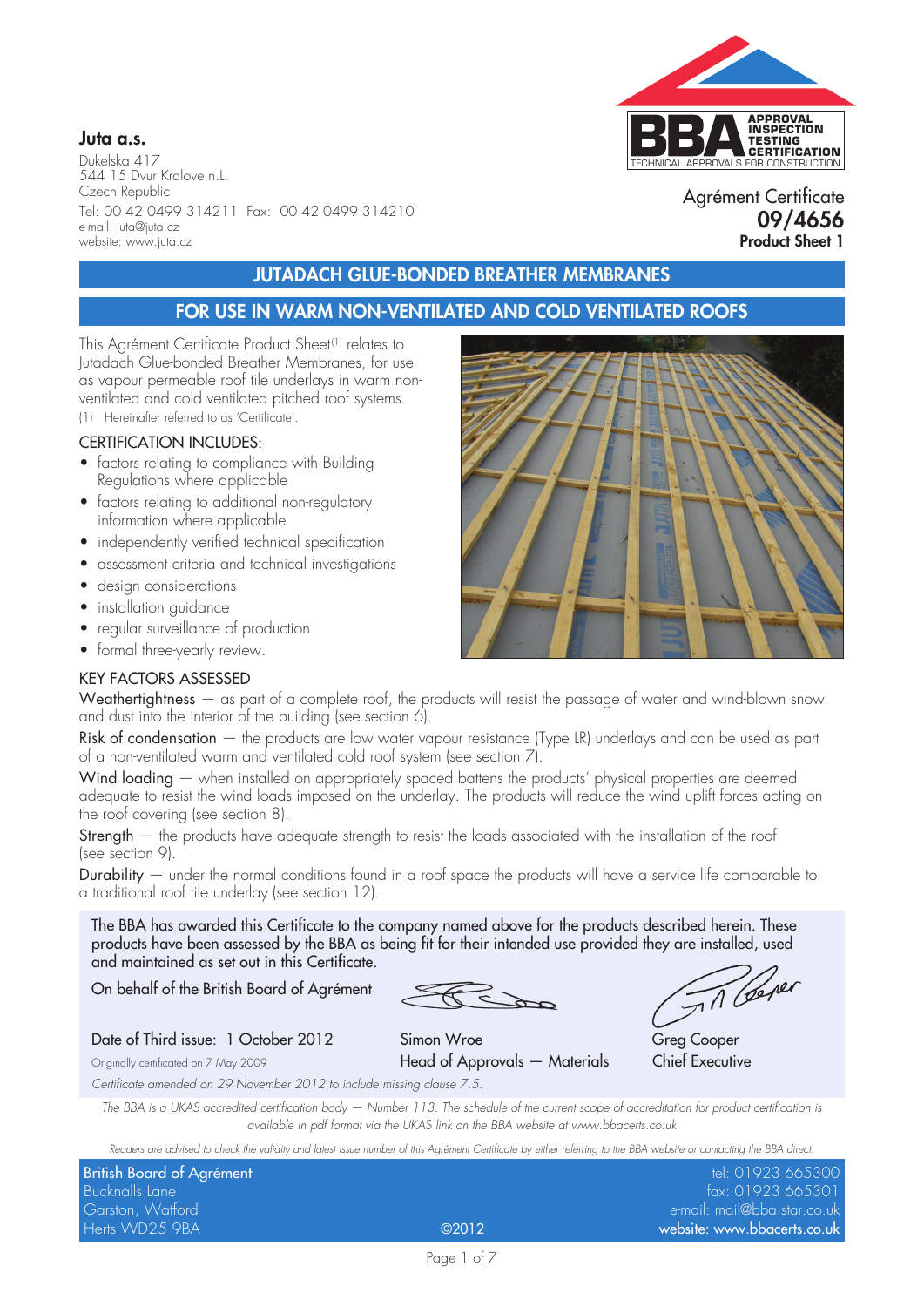# **Regulations**

In the opinion of the BBA, Jutadach Glue-bonded Breather Membranes, if installed, used and maintained in accordance with this Certificate, will meet or contribute to meeting the relevant requirements of the following Building Regulations (the presence of a UK map indicates that the subject is related to the Building Regulations in the region or regions of the UK depicted):

| The Building Regulations 2010 (England and Wales) |                |                                                                                                                                                                                                                                                                                       |  |  |  |
|---------------------------------------------------|----------------|---------------------------------------------------------------------------------------------------------------------------------------------------------------------------------------------------------------------------------------------------------------------------------------|--|--|--|
| Requirement: C2(b)                                |                | Resistance to moisture                                                                                                                                                                                                                                                                |  |  |  |
| Comment:<br>Requirement: Regulation 7             |                | The products will contribute to a roof meeting this Requirement. See section 6.1 of this Certificate.<br>Materials and workmanship                                                                                                                                                    |  |  |  |
| Comment:                                          |                | The products are acceptable. See section 12 and the Installation part of this Certificate.                                                                                                                                                                                            |  |  |  |
|                                                   |                | The Building (Scotland) Regulations 2004 (as amended)                                                                                                                                                                                                                                 |  |  |  |
| Regulation:                                       | 8(1)           | Fitness and durability of materials and workmanship                                                                                                                                                                                                                                   |  |  |  |
| Comment:                                          |                | The products can contribute to a construction satisfying this Regulation. See section 12 and the Installation<br>part of this Certificate.                                                                                                                                            |  |  |  |
| Regulation:                                       | 9              | Building standards - construction                                                                                                                                                                                                                                                     |  |  |  |
| Standard:<br>Comment:                             | 3.10           | Precipitation<br>The products will contribute to a roof satisfying clauses $3.10.1^{[1][2]}$ and $3.10.8^{[1][2]}$ of this Standard. See<br>section 6.1 of this Certificate.                                                                                                          |  |  |  |
| Standard:                                         | 7.1(a)         | Statement of sustainability                                                                                                                                                                                                                                                           |  |  |  |
| Comment:                                          |                | The products can contribute to meeting the relevant requirements of Regulation 9, Standards 1 to 6<br>and therefore will contribute to a construction meeting a bronze level of sustainability as defined in this Standard.                                                           |  |  |  |
| Regulation:                                       | 12             | Building standards $-$ conversions                                                                                                                                                                                                                                                    |  |  |  |
| Comment:                                          |                | All comments given for these products under Regulation 9, Standards 1 to 6, also apply to this Regulation,<br>with reference to clause 0.12.1 <sup>(1)(2)</sup> and Schedule 6 <sup>(1)(2)</sup> .<br>Technical Handbook (Domestic).<br>(1)<br>(2) Technical Handbook (Non-Domestic). |  |  |  |
|                                                   |                | The Building Regulations (Northern Ireland) 2000 (as amended)                                                                                                                                                                                                                         |  |  |  |
| Regulation:                                       | B <sub>2</sub> | Fitness of materials and workmanship                                                                                                                                                                                                                                                  |  |  |  |
| Comment:<br>Regulation:                           | C4(b)          | The products are acceptable. See section 12 and the Installation part of this Certificate.<br>Resistance to ground moisture and weather                                                                                                                                               |  |  |  |
| Comment:                                          |                | The products will contribute to a roof satisfying this Regulation. See section 6.1 of this Certificate.                                                                                                                                                                               |  |  |  |

#### **Construction (Design and Management) Regulations 2007**

#### **Construction (Design and Management) Regulations (Northern Ireland) 2007**

Information in this Certificate may assist the client, CDM co-ordinator, designer and contractors to address their obligations under these Regulations.

See section: 1 *Description* of this Certificate.

# Additional Information

#### **NHBC Standards 2011**

NHBC accepts the use of Jutadach Glue-bonded Breather Membranes, provided they are installed, used and maintained in accordance with this Certificate, in relation to *NHBC Standards*, Chapter 7.2 *Pitched roofs.*

#### **CE marking**

The Certificate holder has taken the responsibility of CE marking the products in accordance with harmonised European Standard BS EN 13859-1 : 2010. An asterisk(\*) appearing in this Certificate indicates that data shown is given in the manufacturer's Declaration of Performance.

# Technical Specification

#### **1 Description**

Jutadach Glue-bonded Breather Membranes are glue-bonded film laminate composites made of polyolefins. The products are available in various grades and have the nominal characteristics given in Table 1.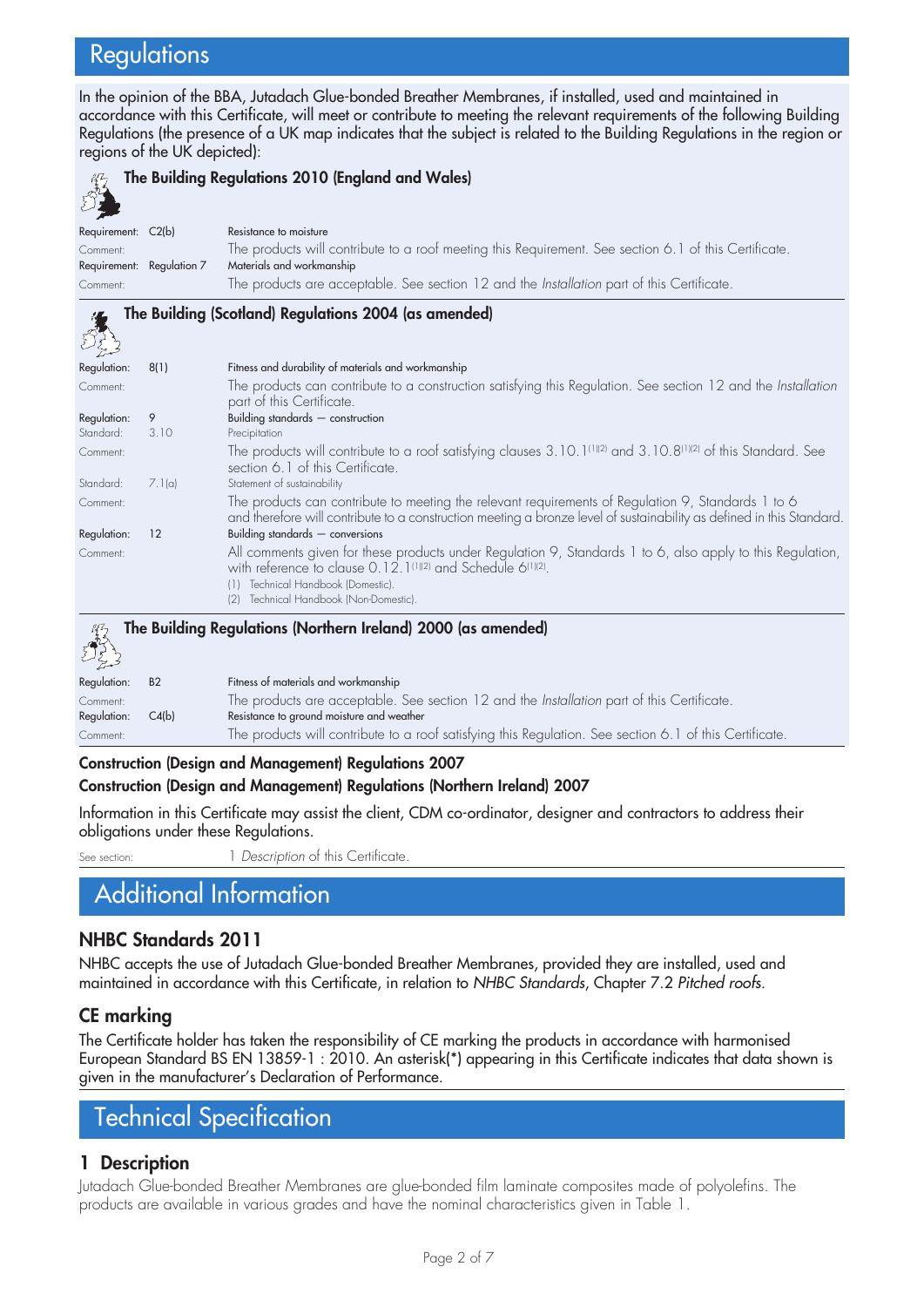#### *Table 1 Nominal characteristics*

| Characteristic (units)                   | Jutadach Glue-bonded Breather Membranes |                    |                    |                    |                    |
|------------------------------------------|-----------------------------------------|--------------------|--------------------|--------------------|--------------------|
|                                          | 135 L3V                                 | Master             | Super              | 180ABS             | Ultimo HS          |
| Thickness (mm)                           | 0.5                                     | 0.6                | 0.9                | 1.2                | 1.5                |
| Mass per unit area* (g·m <sup>-2</sup> ) | 135                                     | 160                | 210                | 180                | 270                |
| Roll length* (m)                         | $>50^{(1)}$                             | $>50^{(1)}$        | $>50^{11}$         | $>50^{(1)}$        | $>50^{(1)}$        |
| Roll width* (m)                          | $1.5^{(1)}$                             | $1.5^{(1)}$        | $1.5^{(1)}$        | $1.5^{(1)}$        | $1.5^{(1)}$        |
| Colour                                   |                                         |                    |                    |                    |                    |
| upper<br>lower                           | various<br>various                      | various<br>various | various<br>various | various<br>various | various<br>various |
| Tensile strength* (N·mm <sup>-2</sup> )  | 250<br>160                              | 420<br>420         | 490<br>460         | 220<br>320         | 600<br>700         |
| Elongation* (%)                          | 45<br>60                                | 40<br>50           | 45<br>70           | 55<br>90           | 45<br>30           |
| Tear resistance* (N)                     | 160<br>180                              | 390<br>360         | 500<br>450         | 320<br>360         | 750<br>650         |
| Watertightness*                          |                                         |                    |                    |                    |                    |
| unaged<br>aged <sup>(2)</sup>            | W1<br>W1                                | W1<br>W1           | W1<br>W1           | W1<br>W1           | W1<br>W1           |
| Water vapour transmission* $(S_d)$       | 0.02                                    | 0.02               | 0.03               | 0.03               | 0.03               |

(1) Other lengths and widths are available.

(2) Aged in accordance with BS EN 13859-1 : 2010, Annex C.

#### **2 Manufacture**

2.1 The membranes are manufactured by a glue-bonding process in which a polypropylene breathable micro-porous film is bonded together with polypropylene non-woven membranes to form a flexible sheet.

- 2.2 As part of the assessment and ongoing surveillance of product quality, the BBA has:
- agreed with the manufacturer the quality control procedures and product testing to be undertaken
- assessed and agreed the quality control operated over batches of incoming materials
- monitored the production process and verified that it is in accordance with the documented process
- evaluated the process for management of nonconformities
- checked that equipment has been properly tested and calibrated
- undertaken to carry out the above measures on a regular basis through a surveillance process, to verify that the specifications and quality control operated by the manufacturer are being maintained.

2.3 The management system of Juta a.s. has been assessed and registered as meeting the requirements of BS EN ISO 9001: 2008 by Quality Austria (Certificate 0032/0).

2.4 The products are manufactured in the Czech Republic and marketed in the UK by Juta (UK) Ltd, Unit 12B, Metcalf Drive, Altham Business Park, Altham, Lancashire BB5 5TU Tel: 0845 034 6012, Fax: 0845 034 6010, e-mail: info@juta.co.uk and website: www.juta.co.uk.

#### **3 Delivery and site handling**

3.1 Rolls are delivered to site in packages that carry a label bearing the marketing company's name, the grade identification, and the BBA logo identification mark including the number of this Certificate.

3.2 The rolls should be stored flat on their sides on a smooth, clean, dry surface, under cover and protected from sunlight.

## Assessment and Technical Investigations

The following is a summary of the assessment and technical investigations carried out on Jutadach Glue-bonded Breather Membranes.

## Design Considerations

#### **4 Use**

Jutadach Glue-bonded Breather Membranes are satisfactory for use as fully supported or unsupported underlays in tiled and slated pitched roofs constructed in accordance with the relevant Clauses of BS 5534 : 2003 + A1 : 2010.

#### **5 Practicability of installation**

The products are designed to be installed by a competent roofer/tiler experienced with this type of product.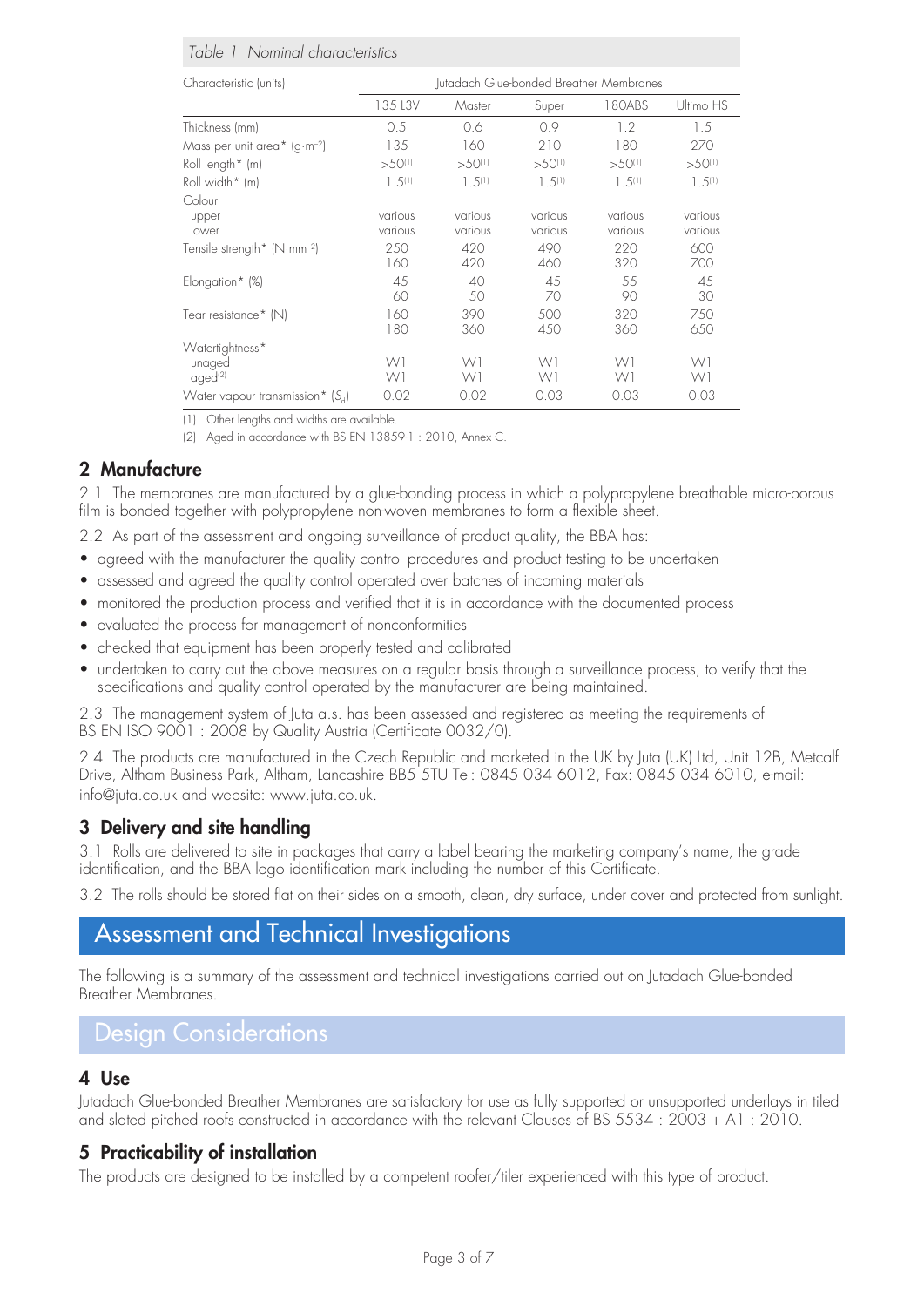### **6 Weathertightness**

6.1 The products are classified as Class W1 $^*$  in accordance with BS EN 13859-1 : 2010. The products will resist the passage of water and wind-blown snow and dust into the interior of a building, under all conditions to be found in a roof constructed in accordance with the relevant Clauses of BS 5534 : 2003 + A1 : 2010.

6.2 The products resist penetration of liquid water and consequently may be used as a temporary waterproofing prior to the installation of slates or tiles. The period of such use should, however, be kept to a minimum. See BBA Information Bulletin No 2 *Permeable Roof Tile Underlay — Guide to Good Site Practice*.

## **7 Risk of condensation**

7.1 For design purposes, the products' water vapour resistance may be taken as not more than 0.25 MN·s·g<sup>-1</sup>, and for roofs designed in accordance with BS 5534 : 2003 + A1 : 2011 or BS 5250 : 2011, Annex H, they may be regarded as a Type LR membrane.

7.2 In common with all roofs, care must be taken in the overall design and installation to minimise the risk of water vapour coming into contact with cold parts of the construction. Factors to be considered and minimised include moisture diffusion through the ceiling, infiltration through unsealed openings/penetrations in the ceilings, and services evaporating or venting moisture into cold spaces.

7.3 The risk of condensation is highest in new-build construction during the first heating period, where there is high moisture loading due to wet trades, such as in-situ cast concrete slabs or plaster. The risk of condensation diminishes as the building naturally dries out. See BBA Information Bulletin No 1 *— Roof Tile Underlays in Cold Roofs during the Drying-Out Period*.

#### Ceiling and insulation horizontal (cold roof)

7.4 Roofs designed and constructed in accordance with BS 5250 : 2011 will adequately limit the risk of interstitial condensation.

7.5 Alternatively, ridge or high ventilation equivalent to a continious opening of 5 mm may be used. If this approach is adopted, users should refer to Product Sheet 2, in particular the additional guidance relating to limiting the risk of interstitial condensation.

#### Ceiling and insulation inclined (warm roof)

7.6 For roofs with an insulated inclined ceiling, ventilation above or below the underlay will not be required provided that the passage of moisture by diffusion and by convection is controlled, eg, by a vapour control layer or a continuous envelope of insulation with a high vapour resistance. Ventilation may be required if specified by the tile manufacturer.

#### Ceiling and insulation partially inclined (warm roof and cold roof)

7.7 Where an insulated ceiling only spans part of the roofline resulting in cold roof spaces these should be ventilated in accordance with BS 5250 : 2011, Annex H.

## **8 Wind loading**

8.1 Project design wind speeds should be determined and wind uplift forces calculated, in accordance with BS EN 1991-1-4 : 2005 and the UK National Annex.

8.2 The products, when fully supported, have adequate resistance to wind uplift forces.

8.3 For an unsupported system, wind loading on the underlay should be calculated in accordance with BS 5534 : 2003 + A1: 2010, Section 5.5.2.7. For acceptable wind loads with specific batten spacings for the draped product, using a 25 mm deep tiling batten, see Table 2.

| Batten spacing | Maximum pressure (kPa) |        |       |        |           |
|----------------|------------------------|--------|-------|--------|-----------|
|                | 135 L3V                | Master | Super | 180ABS | Ultimo HS |
| 350 mm         | 1.5                    | 10     | 10    | 0.5    | 1.0       |
| 330 mm         | 1.5                    | 10     | 20    | 10     | 15        |
| 300 mm         | 2.0                    | 20     | 2.5   | 1.5    | 2.0       |
| 250 mm         | 2.5                    | 25     |       | 25     | 25        |

*Table 2 Resistance to wind loads*

#### **9 Strength**

The products will resist the normal loads associated with installation of the roof.

#### **10 Properties in relation to fire**

10.1 The products are classified as Class E\* in accordance with BS EN 13501-1 : 2007.

10.2 The products will have similar properties in relation to fire to those of traditional polyethylene roof tile underlays.

10.3 When the products are used unsupported, there is a risk that fire can spread if the materials are accidentally ignited during maintenance works, eg by a roofer's or plumber's torch. As with all types of underlay, care must be taken during building and maintenance to avoid the material becoming ignited.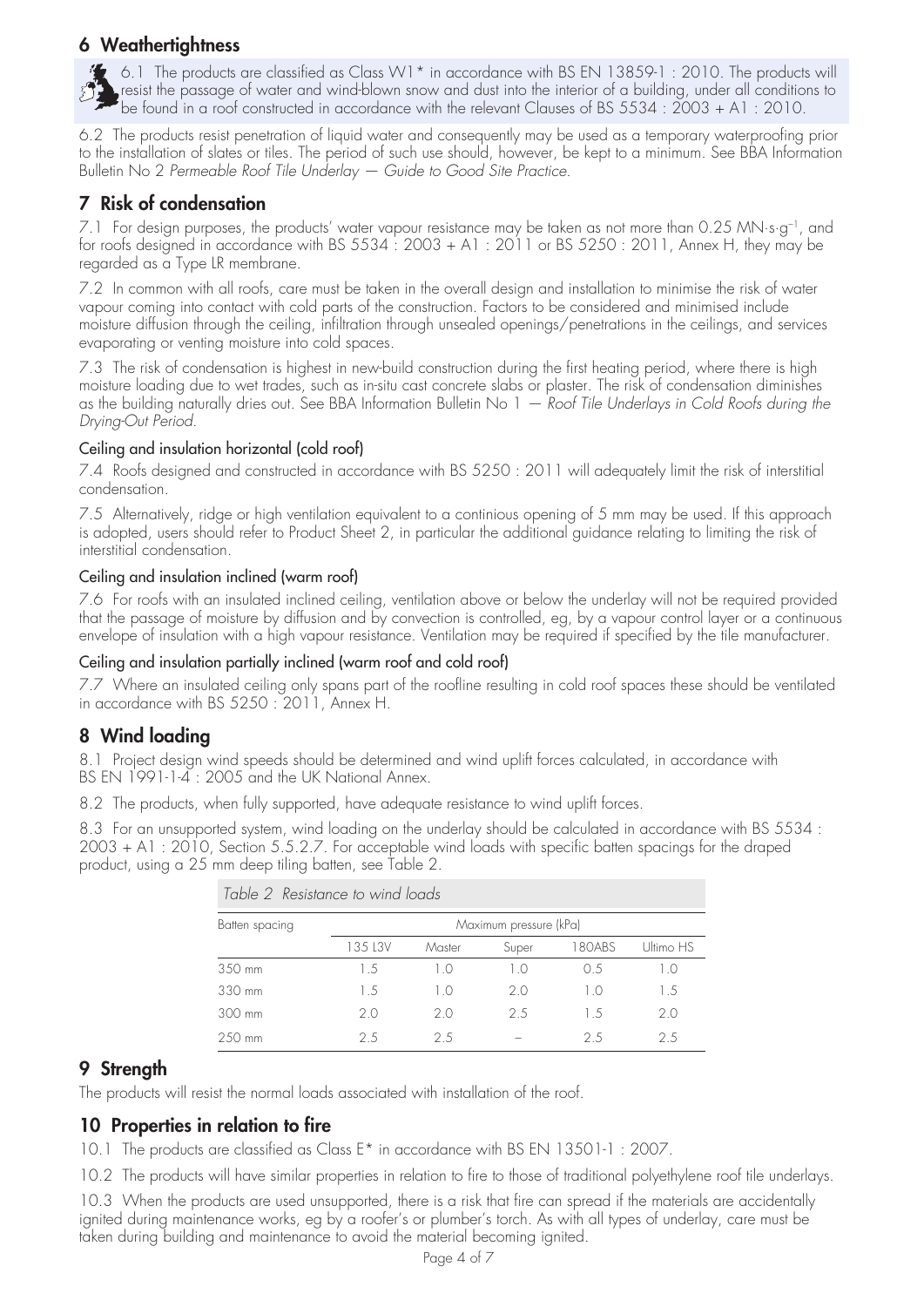10.4 When the products are used in a fully supported situation, the reaction to fire will be determined by the support.

#### **11 Maintenance**

As the products are confined to the roof space and have suitable durability (see section 12) maintenance is not required. However, it must be ensured that damage occurring before enclosure is repaired (see section 16).

### **12 Durability**

The products will be virtually unaffected by the normal conditions found in a roof space and will have a life comparable with that of traditional roof tile underlays, provided they are not exposed to sunlight for long periods (see section 14.5). Advice regarding exposure can be obtained from the Certificate holder.

#### **13 Re-use and recyclability**

The products comprise polyolefins, which can be recycled.

## **Installation**

#### **14 General**

14.1 Jutadach Glue-bonded Breather Membranes must be installed and fixed in accordance with the Certificate holder's instructions, provisions of this Certificate and the relevant recommendations of BS 5534 : 2003 + A1 : 2010 and BS 8000-6 : 1990. Installation can be carried out under all conditions normal to roofing work.

14.2 The products have a high coefficient of friction, either wet or dry, giving a slip-resistant surface for increased safety during the installation of the tiles or slates.

14.3 The products are installed with the coloured or printed side uppermost and lapped to shed water out and down the slope.

14.4 Overlaps must be provided with the minimum dimensions given in Table 3.

| Table 3 Minimum overlaps |                     |                    |     |  |  |
|--------------------------|---------------------|--------------------|-----|--|--|
| Roof pitch (°)           | Horizontal lap (mm) | Vertical laps (mm) |     |  |  |
|                          | Not fully supported | Fully supported    |     |  |  |
| $12.5 \text{ to } 14$    | 225                 | 150                | 100 |  |  |
| $15 \text{ to } 34$      | 1.50                | 100                | 100 |  |  |
| $3.5+$                   | 100                 | 75                 | 100 |  |  |

14.5 Where possible, eaves guards should be used to protect the products from sunlight and to direct water into the gutter.

## **15 Procedure**

#### Fully supported

15.1 The products may be used over sarking boards of softwood, C4 grade chipboard or water-resistant grade plywood or water-resistant grade OSB and either with continuous insulation or insulation placed between the rafters.

15.2 The products are secured to the support with counter battens at least 12 mm thick to create an air space between the product and the tiles for drainage and vapour dispersal. The counter battens are fixed with corrosionresistant staples or galvanized clout nails as appropriate. Tiling battens are secured to the counter battens and rafters with appropriate fixings.

15.3 Care must be taken to minimise the risk of interstitial condensation as described in section 7.5, particularly for timber sarking which may be below the dew-point for extended periods during winter months.

#### **Unsupported**

15.4 The products, when installed as an unsupported system, are fixed in the traditional method for roof tile underlays, ie draped between the rafters.

#### **16 Repair**

Damage to the products can be repaired prior to the installation of slates or tiles by patching and sealing the damaged areas. Care should be taken to ensure that the watertightness of the roof is maintained.

## **17 Finishing**

17.1 Detailing of abutments, verges and hips must be in accordance with the Certificate holder's instructions.

17.2 The tiling and slating must be carried out in accordance with the relevant Clauses of BS 5534 : 2003 + A1 : 2010, BS 8000-6 : 1990 and the Certificate holder's instructions, especially when using tightly-jointed slates or tiles.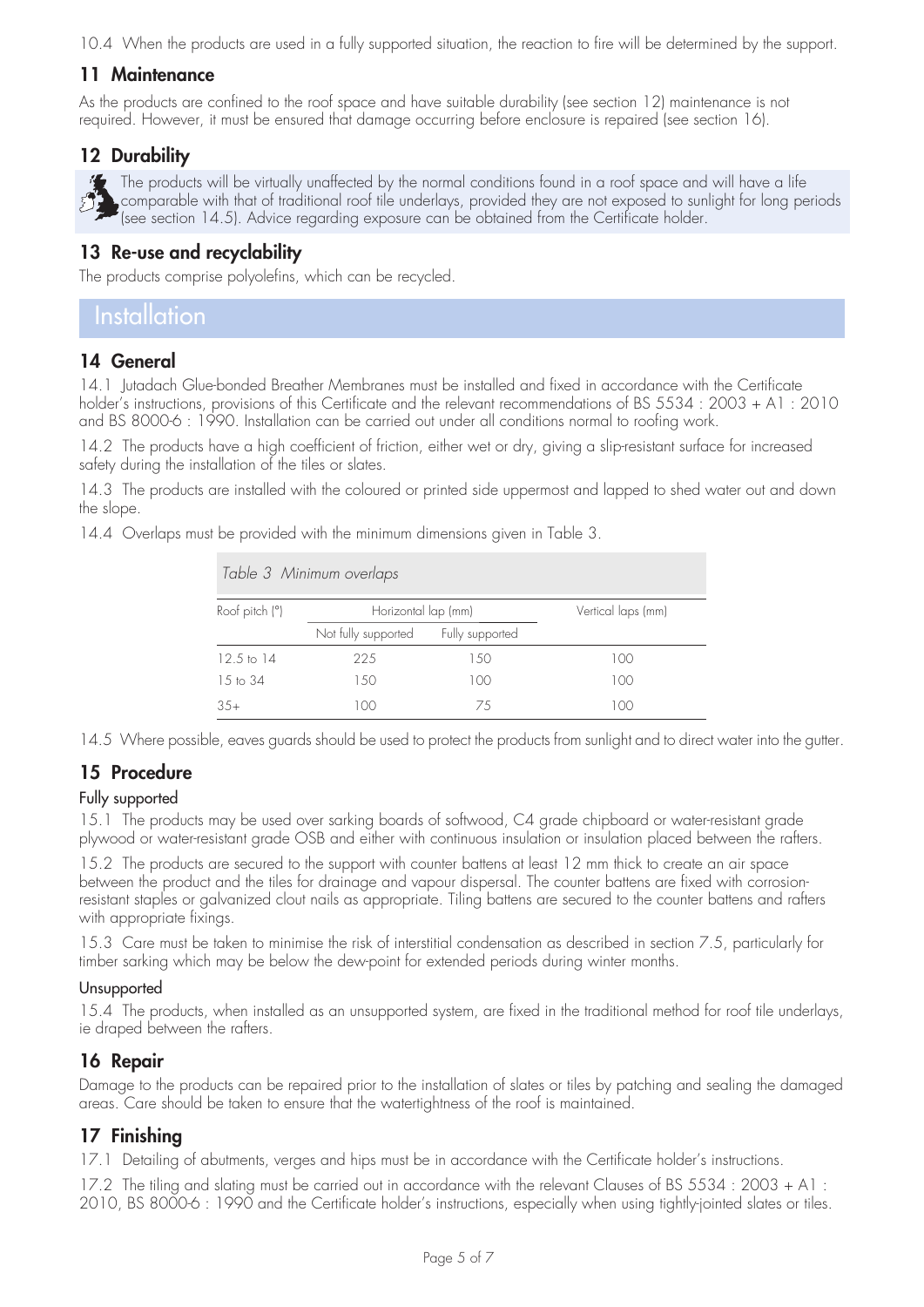## Technical Investigations

#### **18 Tests**

18.1 An assessment was made on data to BS EN 13859-1 : 2010 in relation to:

- dimensions\*
- mass per unit area\*
- tensile strength and elongation\*
- resistance to tear\*
- dimensional stability\*
- resistance to water penetration\*
- resistance to artificial ageing\*
- water vapour transmission\*.

#### 18.2 Tests were carried out to determine:

- slip resistance
- resistance to streaming water
- Mullen burst strength
- resistance to wind loads

in order to assess:

- safety during installation
- performance under typical service conditions
- robustness during installation
- properties when installed

#### **19 Investigations**

19.1 The condensation risk in warm roof constructions incorporating the products, and specifically those containing sarking boards, was evaluated.

19.2 Using computer modelling, cold non-ventilated roofs were analysed for risk of condensation. This assessment was used as the basis for acceptance for use of the products in cold roofs with ridge or high-level ventilation only.

## **Bibliography**

BS 5250 : 2011 *Code of practice for control of condensation in buildings*

BS 5534 : 2003 + A1 : 2010 *Code of practice for slating and tiling (including shingles)*

BS 8000-6 : 1990 *Workmanship on building sites — Code of practice for slating and tiling of roofs and claddings*

BS EN 1991-1-4 : 2005 *Eurocode 1 : Actions on structures — General actions — Wind actions*

NA to BS EN 1991-1-4 : 2005 *UK National Annex to Eurocode 1 : Actions on structures — General actions — Wind actions*

BS EN 13501-1 : 2007 *Fire classification of construction products and building elements — Classification using test data from reaction to fire tests*

BS EN 13859-1 : 2010 *Flexible sheets for waterproofing — Definitions and characteristics of underlays — Underlays for discontinuous roofing*

BS EN ISO 9001 : 2008 *Quality management systems — Requirements*